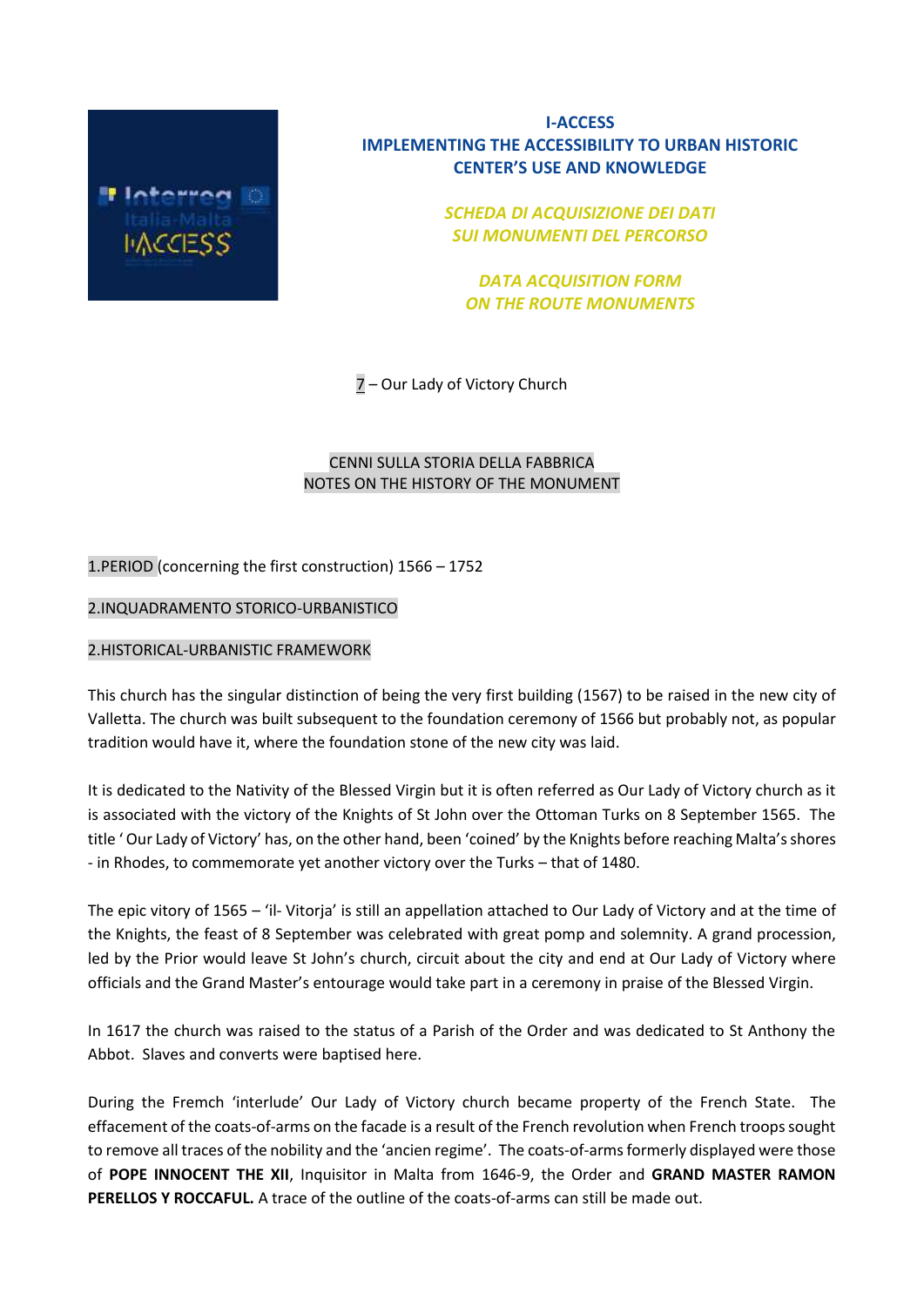During the British period, since 1837, the church became a 'garrison' church for the Malta Fencibles Artillery and Roman Catholic sailors. In 1859, Reverend Gavino Mamo instituted the Congregation of the Good Shepherd for the purpose of teaching catechism to young children – an activity that stopped only with the advent of World War II.

For more information on the Church's history:

Degiorgio, S., 2011. The Hospitaller church for Our Lady of Victory. M.A. Hospitaller Studies Dissertation. University of

Malta, 2011.

For more information on Pope Innocent the XII: <http://www.vassallomalta.com/Pignatelli.htm>

For more information on Grand Master Ramon Perellos Y Roccaful: <http://www.vassallomalta.com/Grandmasters/GM2/GM.htm>

3.COMMITTENZA 3.PATRONS

## **GRAND MASTER JEAN DE VALLETTE**

Grand Master Jean de Vallette commissioned the building of this church. When de Vallette died in 1568, he was buried in this church but in 1579 his remains were moved to the main church of St John.

## **GRAND MASTER RAMON PERELLOS Y ROCCAFUL**

Grand Master Perellos's focus to improve the internal administration of the Order Convent was warmly seconded by Pope Innocent XII, who from the very beginning of his reign showed great interest in the welfare of the Order of the Knights of Malta. As a mark of recognition Perellos y Roccaful caused a bust of Innocent XII to be placed on the high front of the facade of Our Lady of Victory church. This Grand Master commissioned the decoarations of the vault of this church such that these bear this grand master's coat of arms.

## **The BAILIFF DE MONTELLIEU**

The bailiff de Montellieu is recorded to have been a generous contributer towards this church – from the stalls for the clergy and musicians, paintings and gilding, a pulpit, stairways for access to the belfry and the crypt, receptacles for the preservation of holy objects in the sacristy and alterations of the chaplain's house.

For more information on Grand Masters de Vallette and Perellos;

## <http://www.vassallomalta.com/Grandmasters/GM2/GM.htm>

For more information of Bailiff de Montellieu: Degiorgio, S., 2011. The Hospitaller church for Our Lady of Victory. M.A. Hospitaller Studies Dissertation. University of

Malta, 2011.

4.FASI COSTRUTTIVE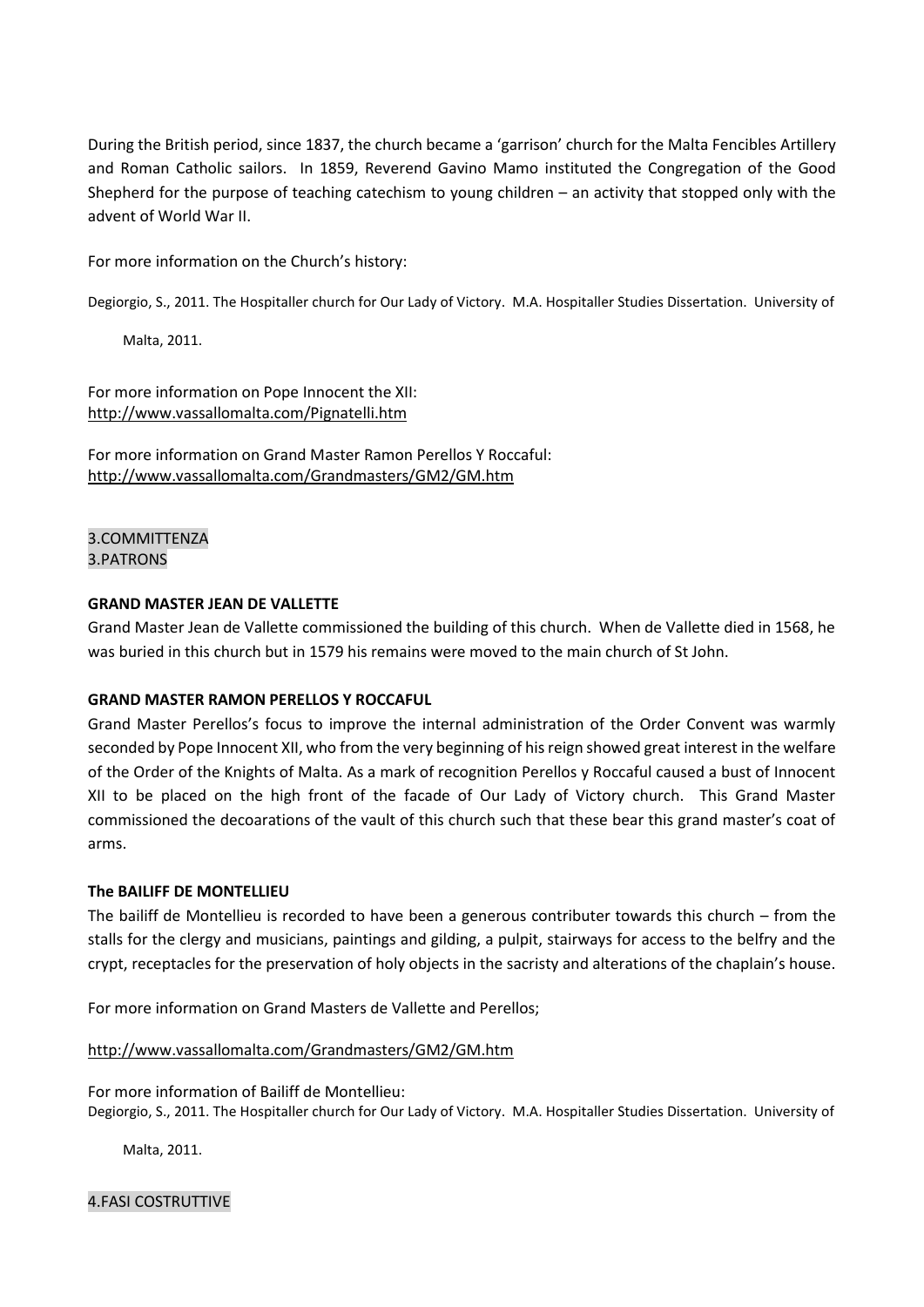## 4.CONSTRUCTION PHASES

The church as we see it today is an expanded development of the first original structure. The original small church was built in 1567.

Its façade was modelled in Grand Master Perellos' time in 1699 as attested by the inscription in honour of Pope Innocent XI. The west front of the church is believed to have been extended prior to 1752 while the final remodeling of the western front appears to have taken place in 1756-7.

Originally the church stood aligned to a higher street level, without the need for the flight of steps and small parvis that we see today. The lowering of the street gradient that took place in the mid-18th century also necessitated the additions of stairways to the building adjacent to this church, including St Catherine's Church just across the street.

In 2000, the National Trust of Malta, Din l-[Art Ħelwa](https://en.wikipedia.org/wiki/Din_l-Art_%C4%A6elwa), started a project of restoration along with the Valletta Rehabilitation Project and the Museums Department. The exterior restoration was completed by 2004, while work on the interior of the church continued. For more information: <http://www.ourladyofvictory.org.mt/page03.html>

5.TIPOLOGIA E RIFERIMENTI ARCHITETTONICI (descrizione dell'interno, dell'esterno, materiali e tecniche costruttive tradizionali…)

5. ARCHITECTURAL TYPOLOGY AND COMPARISONS (description of the interior, exterior, traditional materials and construction techniques...)

The church faces north-east in line with the grid pattern of the city. The original church was enlarged on the west front and its façade was given a Baroque style inspired by classical Italian Baroque.

The church's façade is of graceful proportions. It is dominated by a vertical perspective that invites one to look from the main portal to the crowning pinnacle. Its doorway is surmounted by a broken pediment bracing two defaced escutcheons. These in turn support an arched window over which one can observe a whitemarbled sculpture that commands attention. Both the window and sculpture break two cornices that run in parallel, the bottom one resting on pilasters of the Ionic order.

Interior - the church has a rectangular nave with a semi-circular choir-apse and is capped by a barrel-vault, decorated with an important cycle of paintings showing scenes from the life of the Virgin. The church has four side altars recessed within alcoves.

# 6.OPERATORI COINVOLTI

6.ARCHITECTS, DESIGNERS AND MASONS INVOLVED

# **GIROLAMO CASSAR –** architect of the original church structure.

Girolamo Cassar built the first original church which was much smaller to the present day plan – the result of enlargement on it east and west fronts.

**ALESSIO ERARDI-** Baroque painter of the vault ceiling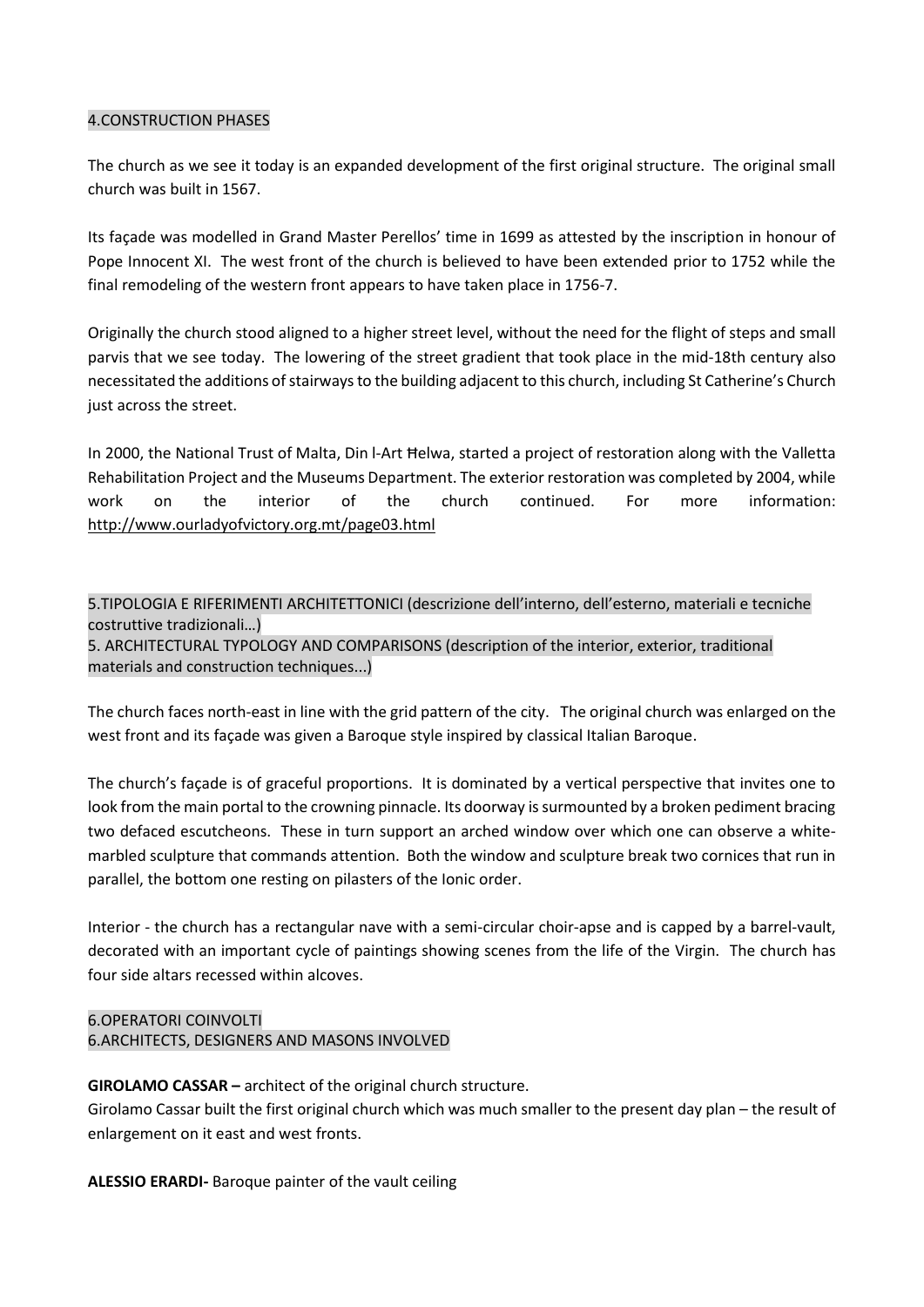Alessio Erardi (c.1671-1727) was the son of the accomplished painter Stefano Erardi. Enrico Regnaud (1692- 1764) is said to have assisted Erardi with the ceiling decorations of this church.

For more information on Gerolomo Cassar: <https://vassallohistory.wordpress.com/maltese-architects/>

For more information on Alessaio Erardi: <https://www.um.edu.mt/library/oar/handle/123456789/22758>

# 7.FONTI BIBLIOGRAFICHE 7.BIBLIOGRAPHIC SOURCES

- Bonello, Giovanni. *Valletta : Lost City : Memories of Places and Times : Vol. 1 / 1*. Ed. Fondazzjoni Patrimonju Malti., 2015.
- Degiorgio, S. *The foundation of the church of Our Lady of Victory* in Humillima Civitas Vallettae: from mount Xebb-er-ras to European Capital of Culture. Margaret Abdilla Cunningham, Maroma Camilleri and Godwin Vella eds. Valletta: Heritage Malta, 2018.
- Degiorgio, S., 2011. The Hospitaller church for Our Lady of Victory. M.A. Hospitaller Studies Dissertation. University of Malta, 2011.
- Galea, M., 2011. Valletta : statues, niches, small churches, public fountains, public clocks, monuments, marble tablets, Valletta: Allied P.
- Hughes, Quentin J. *The Building of Malta during the Period of the Knights of St. John of Jerusalem, 1530-1795*. London: London : Alec Tiranti, 1956.
- Zammit, Lewis. "The use of Architectural Ornament on the Street Elevation of Secular Building in Valletta, between the Late Sixteenth and the Second Half of the Eighteenth Century : An Art Historical Survey." M.A.HIST.OF ART, 2004.

## 9.ISCRIZIONI, LAPIDI, ETC…

## 9.INSCRIPTIONS, PLAQUES ETC...…

The inscription on the facade was added in perpetual commemoration of the gratitude of the fraternity towards the Holy Pontiff Pope Innocent XIII. The verse set over the portal carrying the date 1756 commemorates the facade alterations that took place prior to this date.

The commemorative tablet also affixed to the exterior of this church, dated 1924 claims (erroneously) that the church stands on the site of the foundation stone of the city.